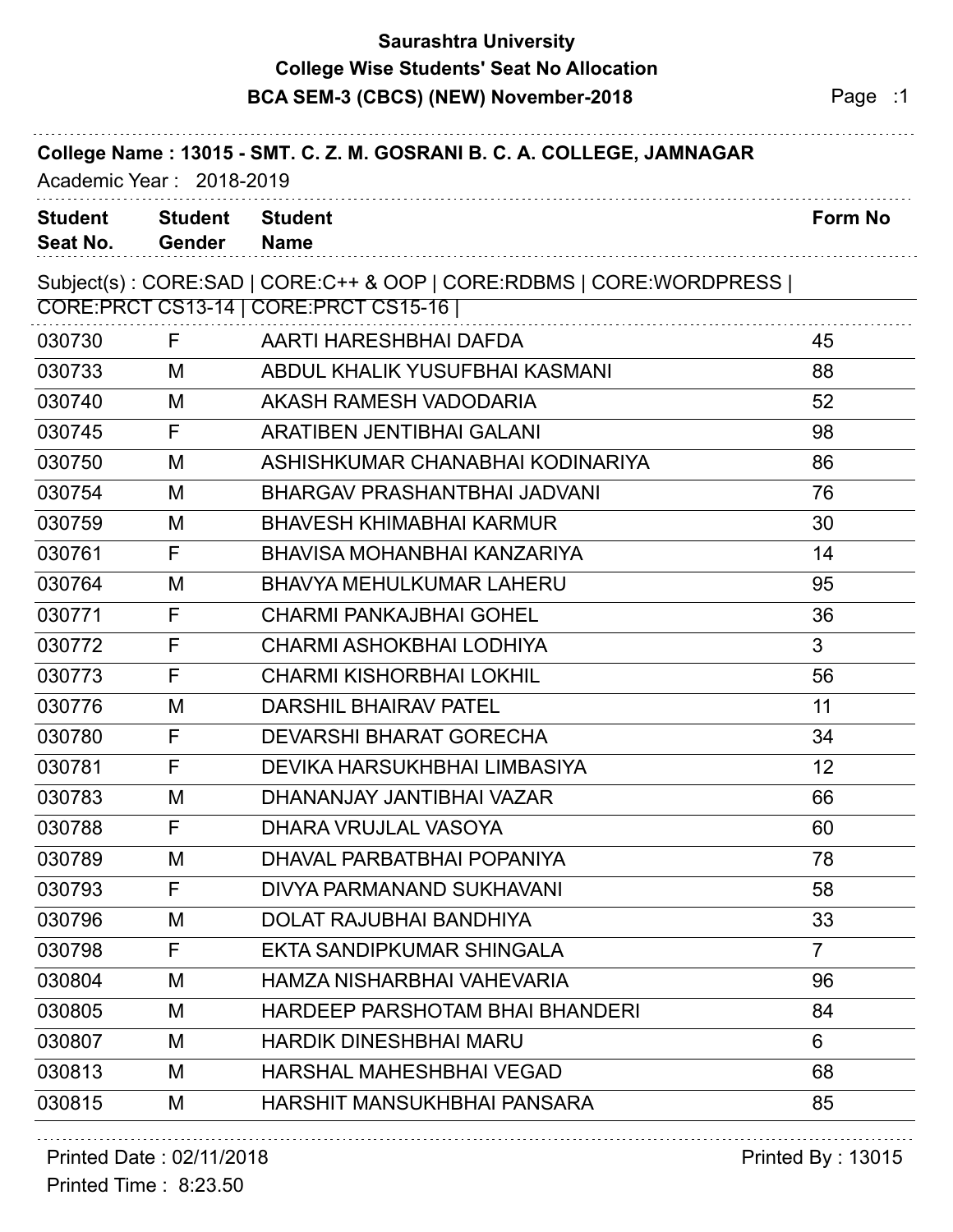### **Saurashtra University BCA SEM-3 (CBCS) (NEW) November-2018** Page :2 **College Wise Students' Seat No Allocation**

| College Name: 13015 - SMT. C. Z. M. GOSRANI B. C. A. COLLEGE, JAMNAGAR<br>Academic Year: 2018-2019 |                                 |                                       |                |
|----------------------------------------------------------------------------------------------------|---------------------------------|---------------------------------------|----------------|
| <b>Student</b><br>Seat No.                                                                         | <b>Student</b><br><b>Gender</b> | <b>Student</b><br><b>Name</b>         | <b>Form No</b> |
| 030821                                                                                             | М                               | <b>HETUL DHARMESH B PARMAR PARMAR</b> | 64             |
| 030823                                                                                             | M                               | HITESH ALAJIBHAI DHACHA               | 50             |
| 030829                                                                                             | F                               | <b>ISHITA MANISH TRIVEDI</b>          | 22             |
| 030831                                                                                             | F                               | <b>JAHNVI SITARAMBHAI KAPADI</b>      | 65             |
| 030832                                                                                             | F                               | JALDHI HASMUKH MAKHECHA               | 62             |
| 030835                                                                                             | F                               | <b>JANKI PRADIPBHAI VAGHADIA</b>      | 38             |
| 030840                                                                                             | M                               | <b>JAY HITESH NANDA</b>               | 46             |
| 030842                                                                                             | M                               | <b>JAYDEEP SURESHBHAI GANDHA</b>      | 89             |
| 030846                                                                                             | M                               | <b>JAYVIN JITESHBHAI CHOVATIYA</b>    | 15             |
| 030849                                                                                             | F                               | <b>JIGNA MANSUKHBHAI KAMANI</b>       | 49             |
| 030855                                                                                             | F                               | KARTAVI DEEPAK BHAI KOYA              | 10             |
| 030858                                                                                             | M                               | <b>KEVAL KISHORBHAI MALDE</b>         | 79             |
| 030859                                                                                             | F                               | KHADIJA ISMAIL KAPASI                 | 70             |
| 030860                                                                                             | F                               | KHUSHBU PRAKHSH BHAI BUHECHA          | 53             |
| 030871                                                                                             | M                               | <b>KRUPESH RAJESH CHHATRALA</b>       | 92             |
| 030874                                                                                             | M                               | KULDEEPSINH SURENDRASINH SODHA        | 9              |
| 030875                                                                                             | M                               | KULDIP SURESHBHAI KANSAGRA            | 59             |
| 030876                                                                                             | M                               | <b>KUMAR .JAGDISH KUMAR RAVI</b>      | 90             |
| 030878                                                                                             | M                               | LAKHAN BHANUBHAI KANJARIYA            | 8              |
| 030883                                                                                             | F                               | <b>MAHEK ASHOKBHAI HIRPARA</b>        | 31             |
| 030884                                                                                             | F                               | <b>MAHEK MANISH BHAI PABARI</b>       | 19             |
| 030885                                                                                             | F                               | <b>MAHEK DILIPBHAI TRIVEDI</b>        | 29             |
| 030886                                                                                             | M                               | MAHMADKHALID SULTANBHAI KHIRA         | 97             |
| 030892                                                                                             | M                               | MAYANK KANTIBHAI KATHIRIYA            | 16             |
| 030896                                                                                             | M                               | <b>MEET KIRAN SHAH</b>                | 69             |
| 030898                                                                                             | F                               | <b>MINAL AMULBHAI TRIVEDI</b>         | 67             |
| 030902                                                                                             | M                               | <b>MOHFIZ HUSEIN CHABBA</b>           | 94             |
| 030904                                                                                             | M                               | MUKESH JAYKISHANBHAI MANGE            | 39             |

# Printed Date : 02/11/2018 **Printed By : 13015**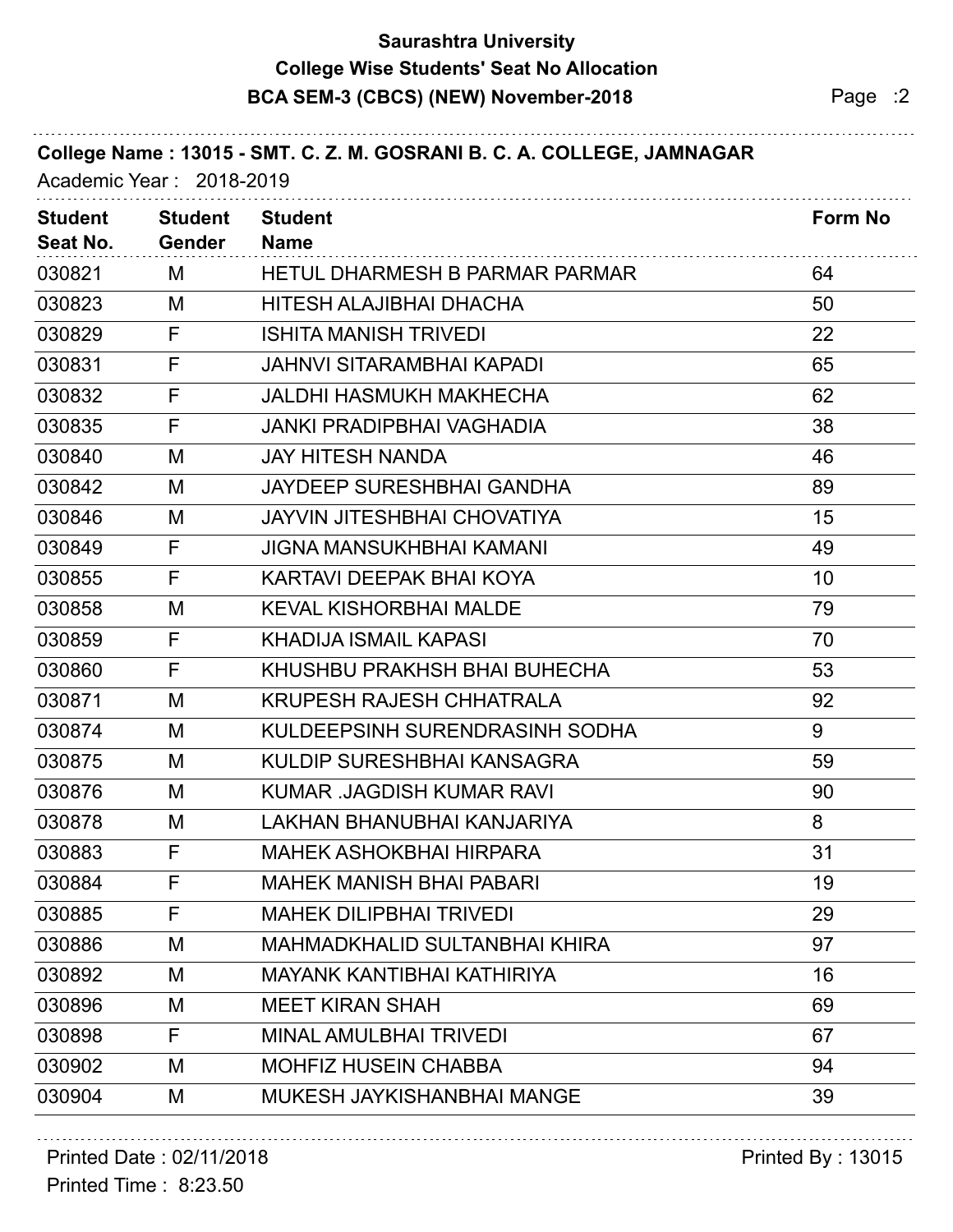## **Saurashtra University BCA SEM-3 (CBCS) (NEW) November-2018** Page :3 **College Wise Students' Seat No Allocation**

| College Name: 13015 - SMT. C. Z. M. GOSRANI B. C. A. COLLEGE, JAMNAGAR<br>Academic Year: 2018-2019 |                                 |                                  |         |
|----------------------------------------------------------------------------------------------------|---------------------------------|----------------------------------|---------|
| <b>Student</b><br>Seat No.                                                                         | <b>Student</b><br><b>Gender</b> | <b>Student</b><br><b>Name</b>    | Form No |
| 030906                                                                                             | F                               | <b>MUSKAN NAWAZ VIRANI</b>       | 99      |
| 030909                                                                                             | F                               | <b>NANDINI PARESHBHAI THAKER</b> | 72      |
| 030913                                                                                             | M                               | NAYAN ARVINDBHAI KANDU           | 23      |
| 030915                                                                                             | F                               | <b>NEHA CHANDULAL NATHWANI</b>   | 40      |
| 030917                                                                                             | F                               | NIDDHIBEN DINESHBHAI SUTARIYA    | 55      |
| 030920                                                                                             | M                               | NIKHILKUMAR KANTILAL MUNGARA     | 35      |
| 030923                                                                                             | M                               | NIMESH MOHANBHAI MANGE           | 25      |
| 030925                                                                                             | M                               | NIRAJ DINESHBHAI MANGE           | 61      |
| 030926                                                                                             | M                               | NIRAJKUMAR DILIPBHAI KARANGIYA   | 74      |
| 030928                                                                                             | F                               | NIRANKA ARVINDBHAI MENDPARA      | 24      |
| 030930                                                                                             | F                               | NISHA JAYESHBHAI CHOVATIYA       | 17      |
| 030932                                                                                             | F                               | NISHA ANILBHAI NAGPAL            | 5       |
| 030939                                                                                             | M                               | PARTH KUMAR JB BJM BHAI.         | 91      |
| 030956                                                                                             | M                               | PREM NAVINBHAI ASWAR             | 1       |
| 030958                                                                                             | F                               | PRIYA GAUTAMBHAI MAVANI          | 83      |
| 030963                                                                                             | F                               | RADHESHA VALLBHADAS RAYACHURA    | 51      |
| 030965                                                                                             | M                               | RAHUL ASHOKBHAI KANZARIYA        | 42      |
| 030971                                                                                             | M                               | RAVI KANJIBHAI RATHOD            | 75      |
| 030974                                                                                             | F                               | REETU JITENDRABHAI TEJVANI       | 41      |
| 030980                                                                                             | М                               | RONAK ARJANBHAI CHANDRAVADIYA    | 37      |
| 030981                                                                                             | M                               | RONAK MUKESHBHAI DAVADRA         | 48      |
| 030983                                                                                             | M                               | RONIL ATULBHAI PARMAR            | 81      |
| 030986                                                                                             | M                               | <b>RUSHIK RAJUBHAI HARIYANI</b>  | 26      |
| 030988                                                                                             | M                               | RUTVIK GOVINDBHAI BHENSDADIYA    | 57      |
| 030990                                                                                             | M                               | <b>SAGAR SHAILESH BHADRA</b>     | 2       |
| 030991                                                                                             | M                               | <b>SAGAR AMRUTBHAI GADHIYA</b>   | 87      |
| 030993                                                                                             | M                               | <b>SAHIL BAKULBHAI CHAVDA</b>    | 93      |
| 030994                                                                                             | M                               | SAHIL OSMANBHAI DODAPUTRA        | 77      |
|                                                                                                    |                                 |                                  |         |

# Printed Date : 02/11/2018 **Printed By : 13015**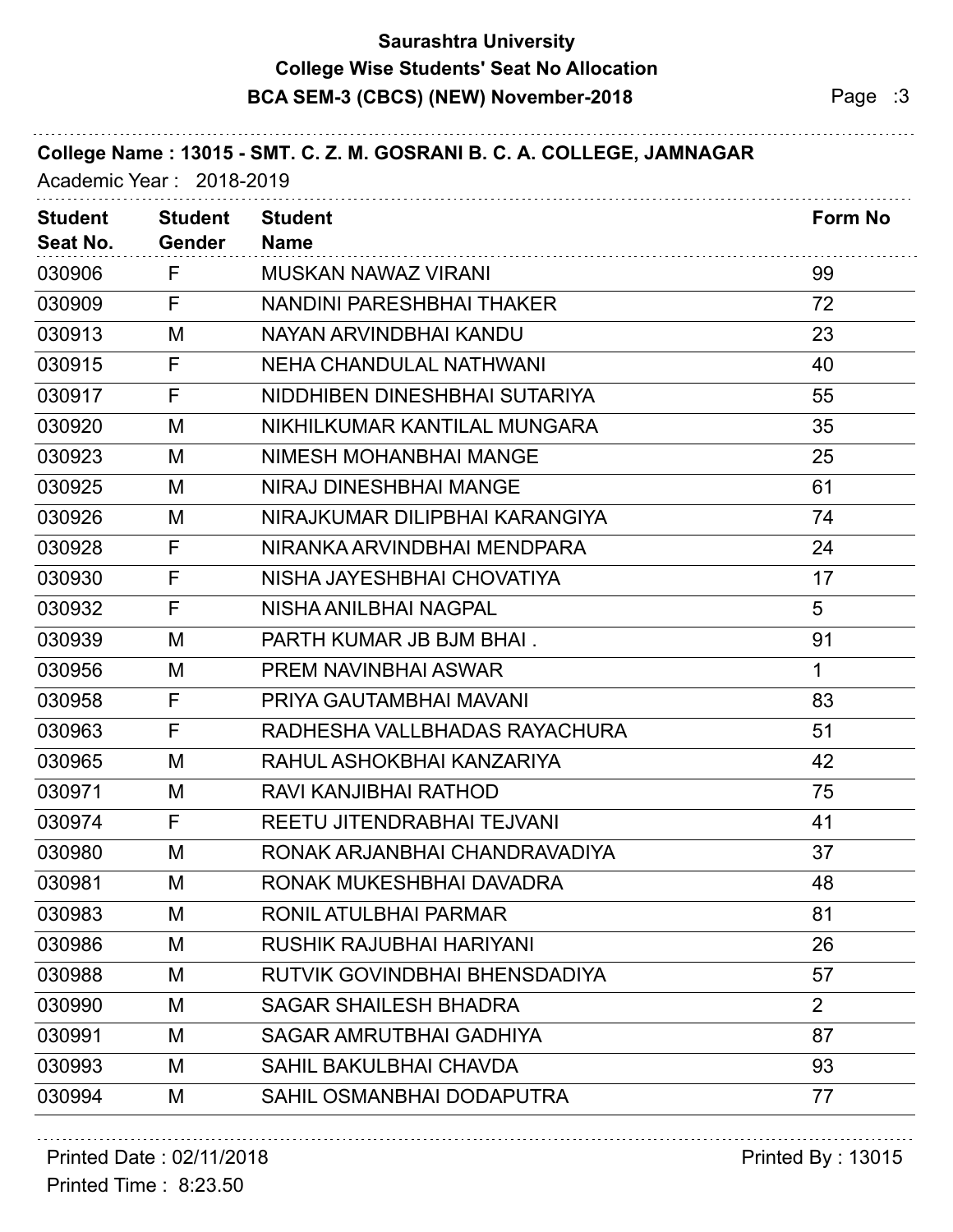### **Saurashtra University BCA SEM-3 (CBCS) (NEW) November-2018** Page :4 **College Wise Students' Seat No Allocation**

. . . . . . . . . . . . . .

| <b>Student</b><br>Seat No. | <b>Student</b><br><b>Gender</b> | <b>Student</b><br><b>Name</b>        | <b>Form No</b> |
|----------------------------|---------------------------------|--------------------------------------|----------------|
| 030995                     | F.                              | SAMRUDDHI HIMANSHUKUMAR SONPAL       | 27             |
| 030999                     | M                               | SATYAJEETSINH PRAKASHSINH CHAUHAN    | 80             |
| 031000                     | M                               | <b>SAVAN RAMESHBHAI NAKUM</b>        | 13             |
| 031001                     | M                               | SAVAN ASHWINBHAI SONIGRA             | 28             |
| 031002                     | F                               | <b>SEEMA SURESHBHAI DHRANGU</b>      | 47             |
| 031003                     | M                               | <b>SHAH DEEPAK KUMAR SHAH PRINCE</b> | 20             |
| 031006                     | F                               | SHIVANI CHANDULAL DANGARIYA          | 43             |
| 031011                     | M                               | <b>SUMIT NARENDRA NIHALANI</b>       | 71             |
| 031012                     | M                               | <b>SUMIT MAYABHAI ODICH</b>          | 73             |
| 031016                     | M                               | <b>TARUN NANJIBHAI CHOPDA</b>        | 44             |
| 031020                     | F.                              | URVASHIBA HARDEVSINH JADEJA          | 32             |
| 031024                     | M                               | <b>VIKRANT DIPAK PABARI</b>          | 18             |
| 031025                     | M                               | <b>VIRAJ SHIRISH SAVLA</b>           | 54             |
| 031031                     | M                               | <b>VISHESH CHETAN NANDA</b>          | $\overline{4}$ |
| 031032                     | M                               | <b>VRUTIK PRAMODBHAI JOISAR</b>      | 63             |
| 031036                     | M                               | YATRIK DHIRENBHAI AVASHIA            | 82             |
| 031038                     | F                               | ZINAL NANDLAL MUNGALPARA             | 21             |

#### Subject(s) : CORE:C++ & OOP | CORE:RDBMS | CORE:WORDPRESS |

| 031047 | M | DHARMESH NARENDRABHAI AGRAVAT | 111 |
|--------|---|-------------------------------|-----|
| 031049 | M | HARSH RAMESHBHAI ATRI         | 130 |
| 031053 | M | RAJ JATINBHAI VADNAGRA        | 122 |
| 031056 | M | SAVAN BIPINBHAI NAGARIYA      | 127 |

#### Subject(s) : CORE:SAD | CORE:C++ & OOP | CORE:RDBMS |

Printed Date : 02/11/2018 **Printed By : 13015**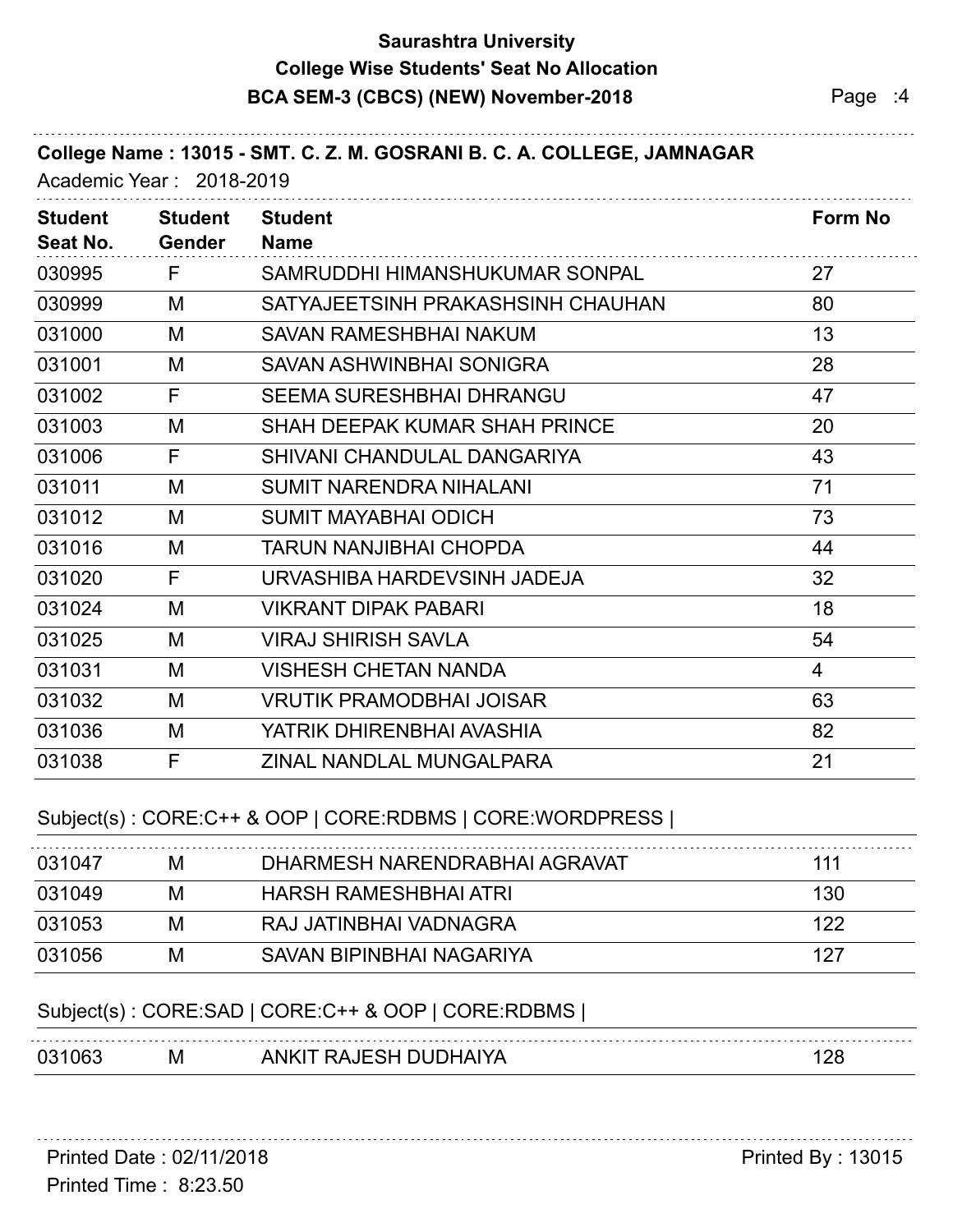## **Saurashtra University BCA SEM-3 (CBCS) (NEW) November-2018** Page :5 **College Wise Students' Seat No Allocation**

| <b>Student</b><br>Seat No. | <b>Student</b><br>Gender    | <b>Student</b><br><b>Name</b>                | Form No           |
|----------------------------|-----------------------------|----------------------------------------------|-------------------|
|                            |                             | Subject(s): CORE:RDBMS   CORE:WORDPRESS      |                   |
| 031066                     | F.                          | KIRAN HANSRAJBHAI VEGDA                      | 112               |
| 031069                     | M                           | ROHITSINH MAHIPATSINH JADEJA                 | 118               |
|                            |                             | Subject(s): CORE:C++ & OOP   CORE: WORDPRESS |                   |
| 031078                     | M                           | KULDIPSINH NARUBHA JADEJA                    | 114               |
| 031080                     | M                           | <b>RAMESH PARABAT GADHVI</b>                 | 103               |
|                            |                             | Subject(s): CORE:C++ & OOP   CORE:RDBMS      |                   |
| 031082                     | M                           | <b>CHINTAN KISHOR BHANUSHALI</b>             | 124               |
|                            |                             | Subject(s): CORE:SAD   CORE:RDBMS            |                   |
| 031097                     | M                           | ABDULKADAR AMADBHAI KHIRA                    | 119               |
|                            |                             | Subject(s): CORE:SAD   CORE:C++ & OOP        |                   |
| 031099                     | F                           | <b>VAISHNAVI PIYUSH NAKHVA</b>               | 121               |
|                            | Subject(s): CORE: WORDPRESS |                                              |                   |
| 031104                     | M                           | HARSHPALSINH MAHENDRASINH JADEJA             | 102               |
| 031105                     | F                           | KISHORI MANSUKHBHAI BHANDERI                 | 110               |
| 031106                     | F                           | <b>MANSI MANSUKH RABADIYA</b>                | 113               |
| 031107                     | M                           | <b>MEHUL RAMESHBHAI KATARMAL</b>             | 120               |
| 031111                     | F                           | REKHA KESHUBHAI KARAVADRA                    | 109               |
| 031114                     | F                           | SUPRIYA SHIVKUMAR SONKAR                     | 104               |
|                            | Subject(s): CORE:RDBMS      |                                              |                   |
|                            | Printed Date: 02/11/2018    |                                              | Printed By: 13015 |